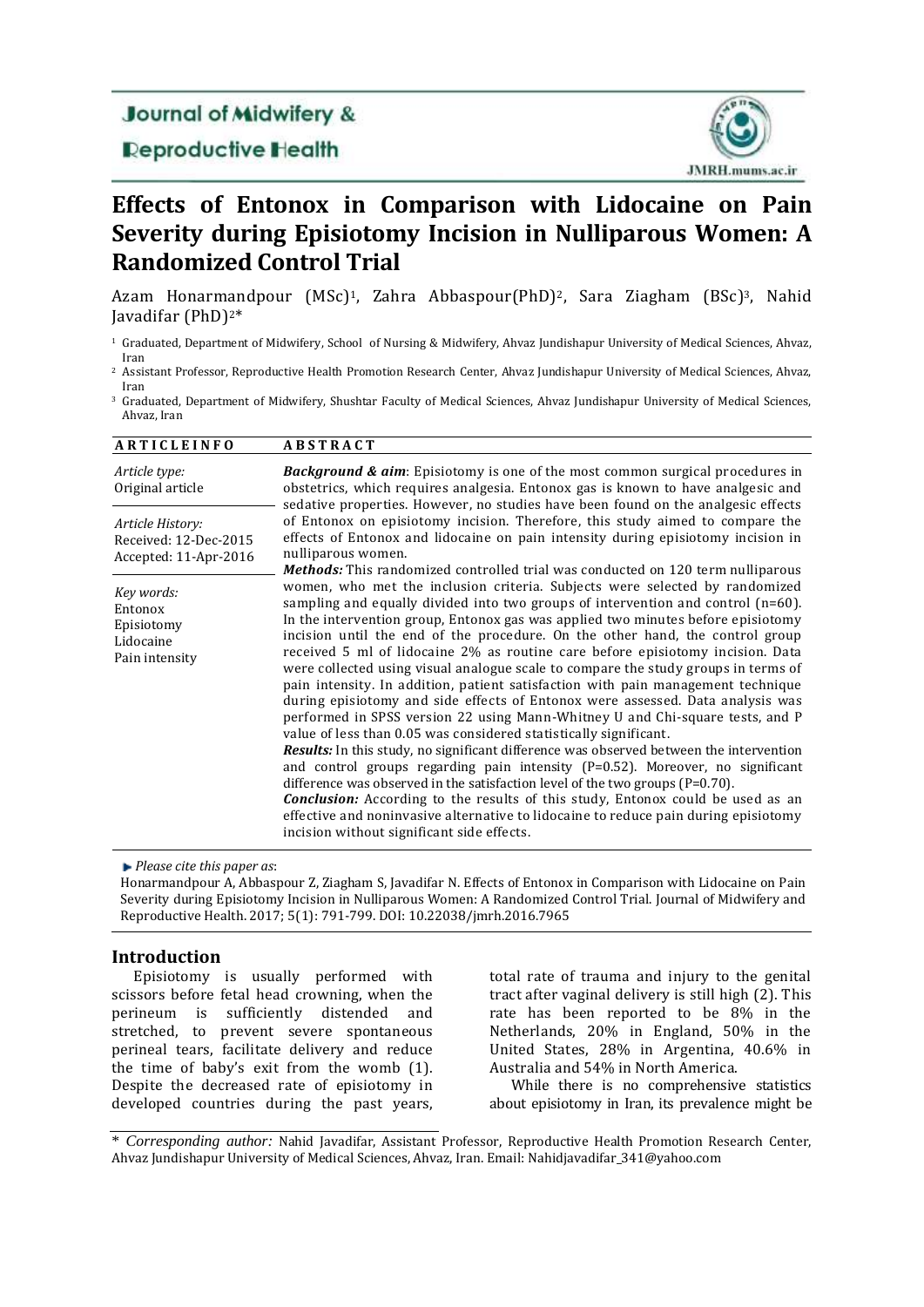on the rise due to the high fertility rate in our country (3). In this regard, Khajavi et al. (2009) reported the prevalence of episiotomy in Iran to be 97.3% in nulliparous women (4). Although the routine use of episiotomy has declined in developed countries, episiotomy is still practiced in Asian countries due to the high susceptibility of Asian women with short perineum and strong tissue to extensive perineal tears (5).

Pain is a common phenomenon, regarded as an inevitable part of delivery and postpartum process (6). Injection of lidocaine is one of the usual pain relief methods in small operations (e.g., episiotomy) (7). Despite the benefits of this technique, exceeding the maximum dose of lidocaine could be associated with considerable side effects. However, these important complications are not common and often occur due to the accidental intravascular injection of local anesthetics during nerve block.

Neurotoxicity could lead to fidgeting, dizziness, tinnitus, slurred speech, and tonic and colonic seizures. Seizure is associated with the weakening of the central nervous system (CNS), apnea, vascular hypoxia and metabolic acidosis, which occur quickly and cause death in some cases. Despite the fact that cardiovascular system is resistant to the toxic effects of local analgesics, high plasma concentrations of analgesics can cause arteriolar smooth muscle relaxation, direct weakening of myocardia and severe hypotension (8).

Labor pain management encompasses the use of analgesics and anesthetics with minimum side effects. Lidocaine is currently used as a painrelieving agent during episiotomy; however, it is associated with various side effects that cannot be controlled by the therapist. In addition, accidental intravascular injection of lidocaine could lead to the mentioned complications (9). Today, non-injection methods for analgesia have opened a new horizon in medicine, among which Entonox is considered the most important compound. Entonox is a weak inorganic gas consisting of 50% nitrous oxide and 50% oxygen. It is odorless and colorless, which serves as an effective inhaled analgesic (10).

Studies have shown that Entonox gas can be used as an analgesic in surgeries, such as colonoscopy and liver biopsy (11, 12). Furthermore, it has been declared that this gas can reduce the pain of joint dislocation along with other analgesics; this effect could be exerted independently or in combination with other analgesics in childbirth and sigmoidoscopy (13- 15). Entonox can also be applied along with other analgesics to decrease the pain and discomfort caused by intra-articular injection of drugs, ophthalmologic surgeries, cancer treatment, peripheral vein cannulation and biopsy (16-20). However, independent use of this compound might be insufficient in some cases, such as the alleviation of the pain caused by shoulder dislocation (21).

On this theme, Becker (2008) has reported the analgesic effects of morphine at the dosage of 15 mg (22). In addition, Rosen (2003) evaluated labor pain and reported that the analgesic effects of nitrous oxide are more significant compared to opioids. Moreover, he compared this drug with paracervical block, revealing the short-term pain relief by Entonox, which was associated with lower anxiety and pain (23).

Entonox rapidly diffuses through the walls of the alveoli and is transported in the plasma as a solution without binding to hemoglobin (10). Due to its very low solubility in blood, it is transferred to the brain and spinal cord about 15 seconds after inhalation with appropriate concentration and effective pressure (24). As an anesthetic gas, Entonox weakens the CNS non-specifically.

According to the results obtained by Gilman, Entonox particularly acts through interactions with endogenous opioids system. In addition, its functionality is mostly observed in the areas of the brain and spinal cord with many morphine-sensitized cells (25). Side effects of Entonox start within 30 seconds after administration and maximize within two minutes (10). Oxygen in Entonox prevents the risk of hypoxia in patients (26).

Entonox could be easily administered and used as a simple and safe method with fast analgesic effects and quick returns (27). Moreover, Entonox has a short half-life without the need for sophisticated devices (10). This gas has glancing effects due to the rapid excretion from the lungs, while it has no significant impact on maternal cardiovascular, respiratory and nervous systems (28).

According to the American Gynecological and Obstetrical Society (AGOS), progress of pain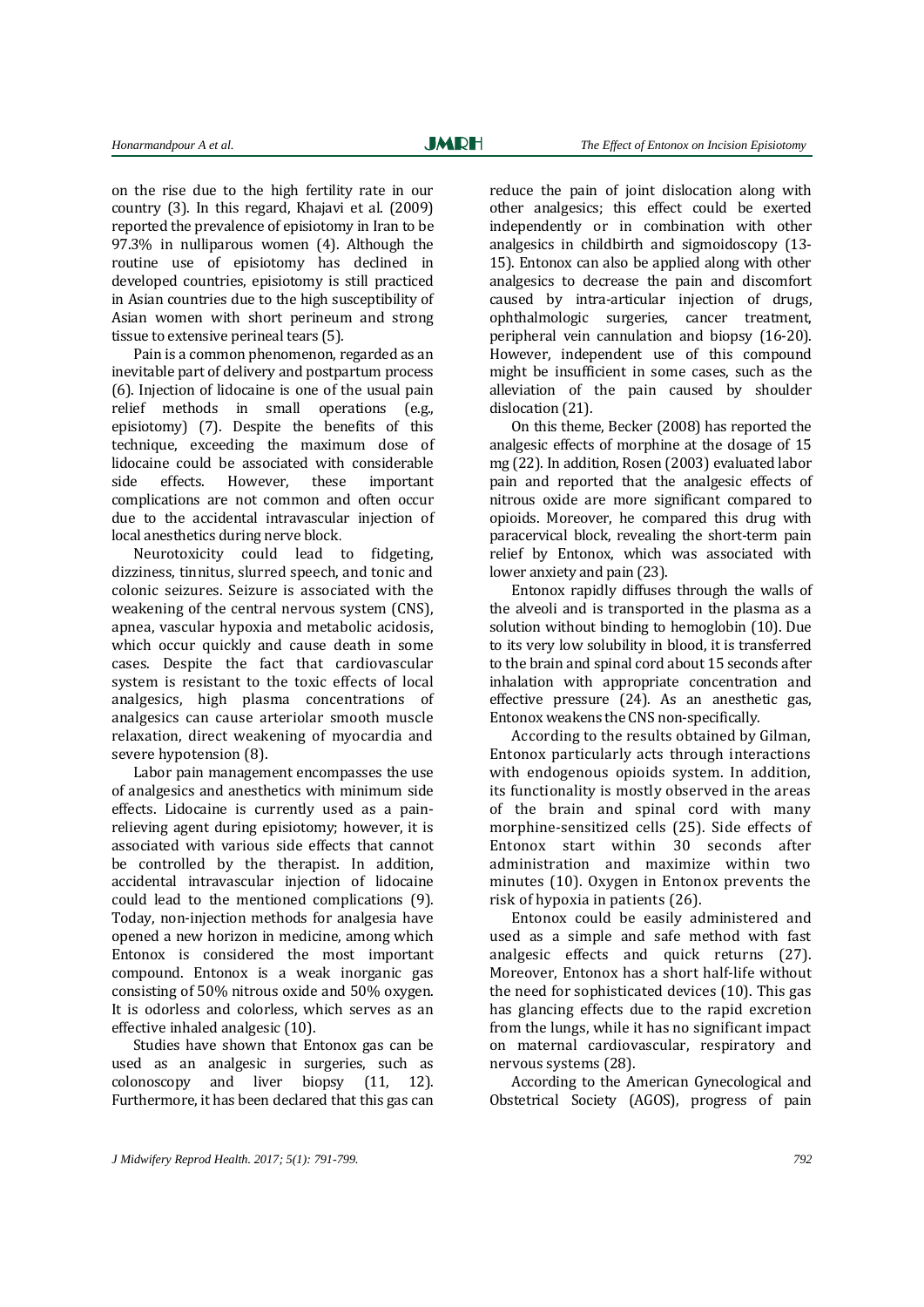management programs in different countries could improve the quality of obstetric care and promote normal vaginal delivery by proposing new pain-reliving methods, which ultimately reduces the rate of elective caesarean section. While it is recommended that episiotomy be applied in emergency cases only, application of this technique for many pregnant women, especially nulliparous women, is still inevitable. Moreover, pain relief is considered as one of the pillars of care during childbirth and thereafter.

Several studies have been performed in Iran, focusing on the effect of Entonox on labor pain (9, 29-31); nevertheless, no studies are found on the effect of Entonox on pain intensity during episiotomy. With this background in mind, this study aimed to compare the effects of Entonox and lidocaine on pain intensity during episiotomy incision in nulliparous women.

#### **Materials and Methods**

This clinical trial was conducted on 120 nulliparous women referring to Alhadi Hospital of Shushtar, Iran in 2015. Inclusion criteria were pregnant women with gestational age of 39-42 weeks (based on first-trimester ultrasound or first day of last menstruation), age range of 18-35 years, singleton pregnancy, nulliparous women, cephalic presentation and body mass index (BMI) of 19.8-30 kg/m<sup>2</sup> during the first trimester of pregnancy.

Exclusion criteria were the presence of respiratory, hepatic, renal, cardiovascular, and gastrointestinal tract diseases, hypertension, autoimmune diseases, diabetes, placental abruption, placenta previa, multiple pregnancy, pelvic stenosis, allergy to local analgesia or Entonox gas, prolonged delivery, and stopping the active phase and the second stage of labor. After obtaining the necessary approval from hospital authorities, study objectives were explained to the subjects and they were assured of confidentiality terms regarding their personal information. In addition, written informed consent was obtained prior to the study.

Sample size was estimated at 60 cases per group, and the participants were randomly assigned to two groups of intervention (Entonox) and control (lidocaine). The first and second subjects in each group were selected by coin flip and the following participants entered as just one

amongjthat one subject was allocated to the intervention group and the next subject was assigned to the control group.

At the beginning of the study, the researcher explained about the research procedures, labor stages and visual analogue scale (VAS). VAS is a standard method to measure pain intensity, the reliability of which has been confirmed in numerous studies (32). Feting et al. (1992) used the test-retest method at intervals of 10-15 minutes to determine the validity of VAS. According to the results, coefficient of this scale was r=0.85, and VAS was introduced as a standard procedure to determine pain intensity (33). According to VAS, pain intensity is classified as none (score zero), mild (scores 1-3), moderate (scores 4-6), severe (scores 7-9) and very severe (score 10) (30).

Demographic questionnaires were completed by the researcher, and content validity was used to determine the scientific validity of this questionnaire and prepared checklists. To do so, the researcher used books, articles, scientific resources and numerous publications to codify the checklists. The validity of the questionnaire was confirmed by 10 faculty members. Simultaneously, to determine the scientific reliability of data collection checklists, they were completed for 10 participants by a coresearcher midwife and another midwife, who were at the same level. Afterwards, the results were compared using Pearson's correlation coefficient (0.8) and scientific reliability of tools was measured.

In order to synchronize the confounding variables (e.g., length and type of incision), vaginal examinations, which could interfere with the process of the study, were conducted by the researcher, who acted as a delivery agent and performed all incision and internal examinations. However, data collection and analysis was performed by a midwife, who was a co-researcher and blinded to the method of pain relief in the delivery room. After admission, mothers were transferred to the labor unit and monitored until the time of fetal head crowning and transfer to the delivery room.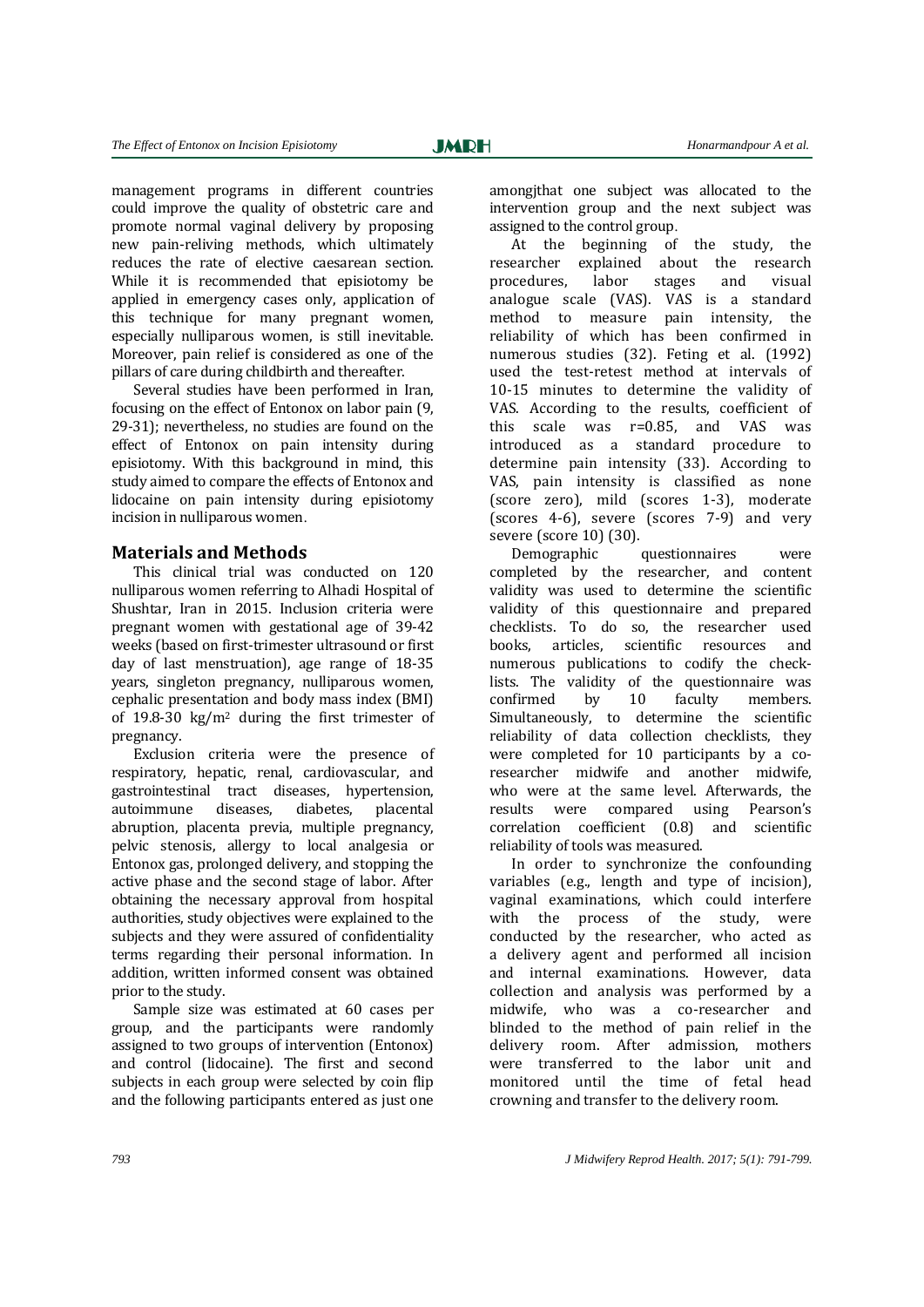In the control group, 5 ml of 2% lidocaine was injected to the perineum or entry of vagina by the researcher at seven, eight and nine h before the episiotomy incision. In the intervention group, Entonox gas was administered two minutes before the episiotomy procedure. Entonox cylinders should be stored at above 10°C for 24 hours prior to use. After the admission of mothers, they were trained how to inhale Entonox through deep and calm breaths. During episiotomy, Entonox was inhaled through face masks by the participants, and they were encouraged to take deep and slow breaths. Before the intervention, breathing techniques "deep breath, pause at the end of each breath, exhale slowly, rest" were taught to mothers and they were allowed to use Entonox gas at any time.

Changes in heart rate, blood pressure and oxyhemoglobin saturation were recorded through a pulse oximetry test from the beginning of Entonox inhalation to the end of the incision. In addition, side effects of Entonox were recorded by midwife on duty during the inhalation period. To avoid bias, mother's satisfaction with both analgesic methods was recorded using the "completely satisfied, satisfied, dissatisfied, completely dissatisfied" options after completing the repair of episiotomy and leaving the delivery room by the researcher. Moreover, pain intensity was measured in both groups using VAS (10 cm) in the delivery room by a midwife and score of five was considered as moderate pain.

This study was approved by the Ethics Committee of Ahvaz University of Medical Sciences, Ahvaz, Iran with the ethical code of IR.AJUMS.REC.1394.151, funded by the university.

Data analysis was performed in SPSS version 22 using Mann-Whitney U and Chi-square tests. In addition, P-value of less than 0.05 was considered statistically significant.

#### **Results**

In this study, the intervention and control groups were homogenous regarding demographic characteristics (e.g., age, educational level, place of residence, income status, occupational status, BMI and maternal factors, including gestational age, severity and duration of contractions at the second phase, duration of the second phase, need for and rate of induction, participation in labor preparation classes, prenatal exercises and perineal exercises during the last month of pregnancy) (P<0.05) (Tables 1-3).

**Table 1.** Frequency distribution and comparison of demographics of subjects in intervention (Entonox) and control (lidocaine) groups

| <b>Variables</b>                     | Control (lidocaine)<br>$group(n=60)$ | <b>Intervention (Entonox)</b><br>$group(n=60)$ | P-value    |
|--------------------------------------|--------------------------------------|------------------------------------------------|------------|
| Maternal age                         | 23.25±4.28                           | $23 + 4.26$                                    | $*0.74$    |
| BMI in the first trimester $(kg/m2)$ | 23.62±2.99                           | 23.08±3.68                                     | $*$ $0.89$ |
| <b>Educational level</b>             |                                      |                                                | $*0.12$    |
| Illiterate                           | 3(5%)                                | $1(1.7\%)$                                     |            |
| Below diploma                        | 31 (51.7%)                           | 31 (51.7%)                                     |            |
| Diploma                              | 11 (18.3%)                           | 20 (33.3%)                                     |            |
| College                              | 15 (25%)                             | 8 (13.3%)                                      |            |
| Place of residence                   |                                      |                                                | $*0.99$    |
| City                                 | 27 (45%)                             | 27 (45%)                                       |            |
| Village                              | 33 (55%)                             | 33 (55%)                                       |            |
| Income status                        |                                      |                                                | $*0.48$    |
| Favorable                            | $2(3.3\%)$                           | $2(3.3\%)$                                     |            |
| Adequate                             | 50 (83.3%)                           | 45 (75%)                                       |            |
| Inadequate                           | 8 (13.3%)                            | 13 (21.7%)                                     |            |
| Occupational status                  |                                      |                                                | $*0.24$    |
| Employed                             | 3(5%)                                | 0(0)                                           |            |
| Housewife                            | 57 (95%)                             | 60 (100%)                                      |            |

Quantitative variables presented as Mean±standard deviation; qualitative variables presented as percentage. \*Chisquare, \*\*Mann-Whitney U

*J Midwifery Reprod Health. 2017; 5(1): 791-799. 794*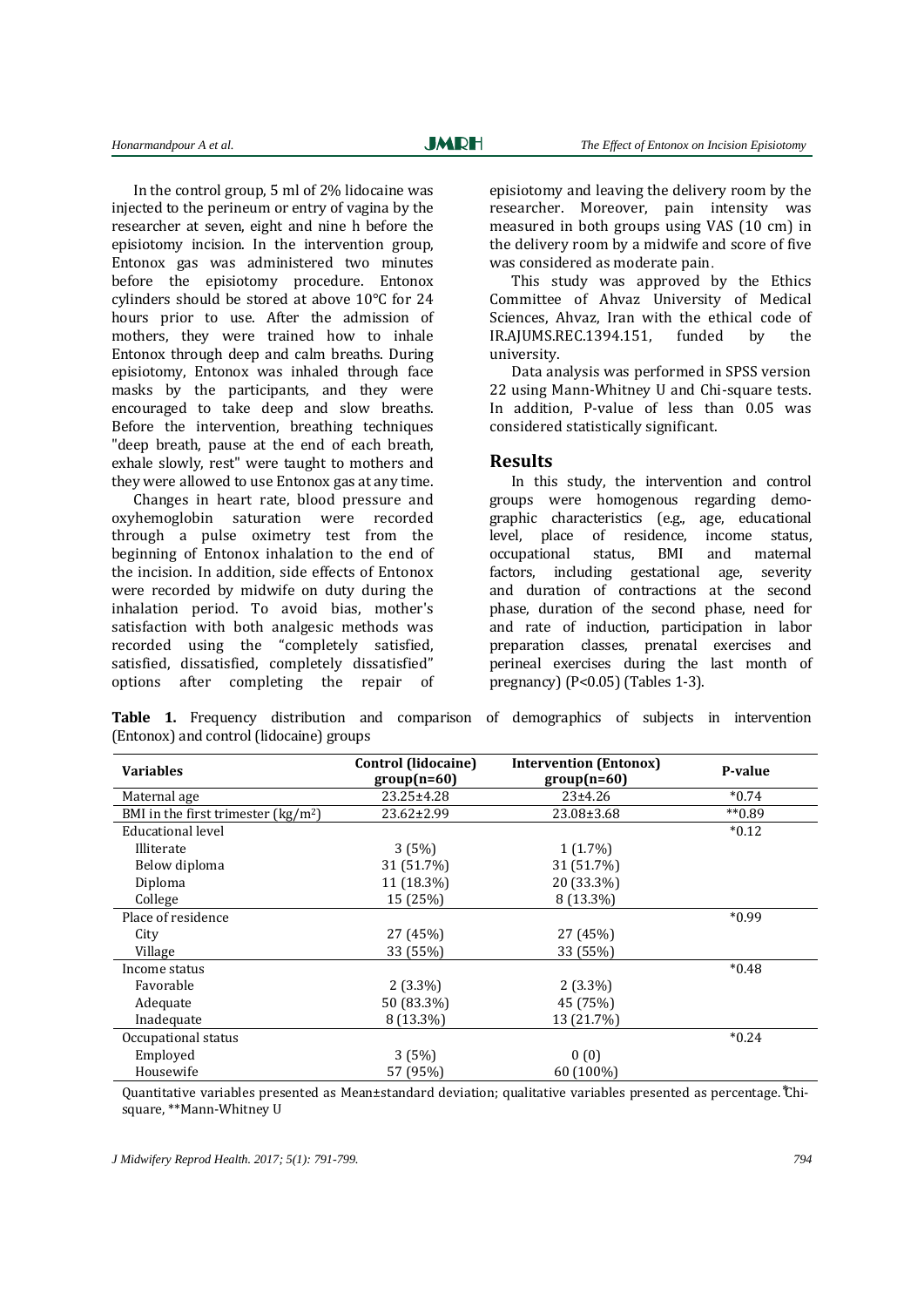**JMRH** 

**Table 2.** Comparison of frequency distribution of delivery characteristics and maternal factors in intervention (Entonox) and control (lidocaine) groups

| <b>Variables</b>                                      | <b>Control (lidocaine)</b><br>$group(n=60)$ | <b>Intervention (Entonox)</b><br>$group(n=60)$ | P-value |
|-------------------------------------------------------|---------------------------------------------|------------------------------------------------|---------|
| Classic induction                                     |                                             |                                                | $*0.70$ |
| Yes                                                   | 23 (38.3%)                                  | 21 (35%)                                       |         |
| No                                                    | 37 (61.7%)                                  | 39 (65%)                                       |         |
| Severity of contractions at the second phase          |                                             |                                                | $*0.99$ |
| Moderate                                              | 7(11.7%)                                    | $6(10\%)$                                      |         |
| Severe                                                | 53 (88.3%)                                  | 54 (90%)                                       |         |
| Participation in labor preparation classes            |                                             |                                                | $*0.43$ |
| Yes                                                   | $5(8.3\%)$                                  | $2(3.3\%)$                                     |         |
| No                                                    | 55 (91.7%)                                  | 58 (96.7%)                                     |         |
| Prenatal exercise                                     |                                             |                                                | $*0.17$ |
| Yes                                                   | $4(6.7\%)$                                  | $1(1.7\%)$                                     |         |
| No.                                                   | 56 (93.3%)                                  | 59 (98.3%)                                     |         |
| Perineal exercises during the last month of pregnancy |                                             |                                                | $*0.49$ |
| Yes                                                   | $2(3.3\%)$                                  | $0(0\%)$                                       |         |
| No.                                                   | 58 (96.7%)                                  | 60 (100%)                                      |         |
| .                                                     |                                             |                                                |         |

Qualitative variables presented as percentage.\*Chi-square test

**Table 3.** Comparison of mean and standard deviation of delivery characteristics and maternal factors in intervention (Entonox) and control (lidocaine) groups

| <b>Variables</b>                                      | Control (lidocaine)<br>$group(n=60)$ | <b>Intervention (Entonox)</b><br>$group(n=60)$ | P-value      |
|-------------------------------------------------------|--------------------------------------|------------------------------------------------|--------------|
| Rate of classic induction (cc)                        | 68.54±34.99                          | 73.09±36.62                                    | $*$ $0.65$   |
| Duration of contractions at the<br>second phase (sec) | $56.66 \pm 6.92$                     | $56.25 \pm 6.14$                               | $*$ $(0.93)$ |
| Duration of the second phase of<br>delivery (min)     | $46.50 \pm 33.05$                    | 39.50±25.47                                    | $*$ $0.30$   |
| Gestational age based on the last<br>menstrual period | $40.21 \pm 0.80$                     | $40.25 \pm 0.77$                               | $*$ $(0.99)$ |
| Gestational age based on<br>sonography                | $40.25 \pm 0.72$                     | $40.20 \pm 0.65$                               | $*$ $0.69$   |

Quantitative variables presented as mean and standard deviation. \*Mann-Whitney U

None of the patients in the intervention group required lidocaine administration along with Entonox for pain relief during episiotomy. Furthermore, all these subjects recommended Entonox gas as an analgesic method during episiotomy incision.

Evaluation of the transient side effects observed in the intervention group revealed that 20 patients (33.3%) had no specific side effects, 26 (43.3%) cases had dizziness, seven (11.7%) individuals had dry mouth and seven (11.7%) participants had increased drowsiness. In this study, the most common observed side effect was dizziness. All the side effects were transient and were eliminated after the inhalation period.

Pain intensity during the episiotomy incision

was estimated by the VAS ruler and no significant difference was observed between the two groups (P=0.52). Moreover, there were no cases of very severe pain in the groups. After the comparison of maternal satisfaction, no statistically significant difference was observed between the intervention and control groups (P=0.70). It is noteworthy that no cases of completely dissatisfied were observed in the study groups (Table 4).

#### **Discussion**

According to the results of the current research, no significant difference was observed between the intervention and control groups regarding pain intensity during episiotomy (P=0.52).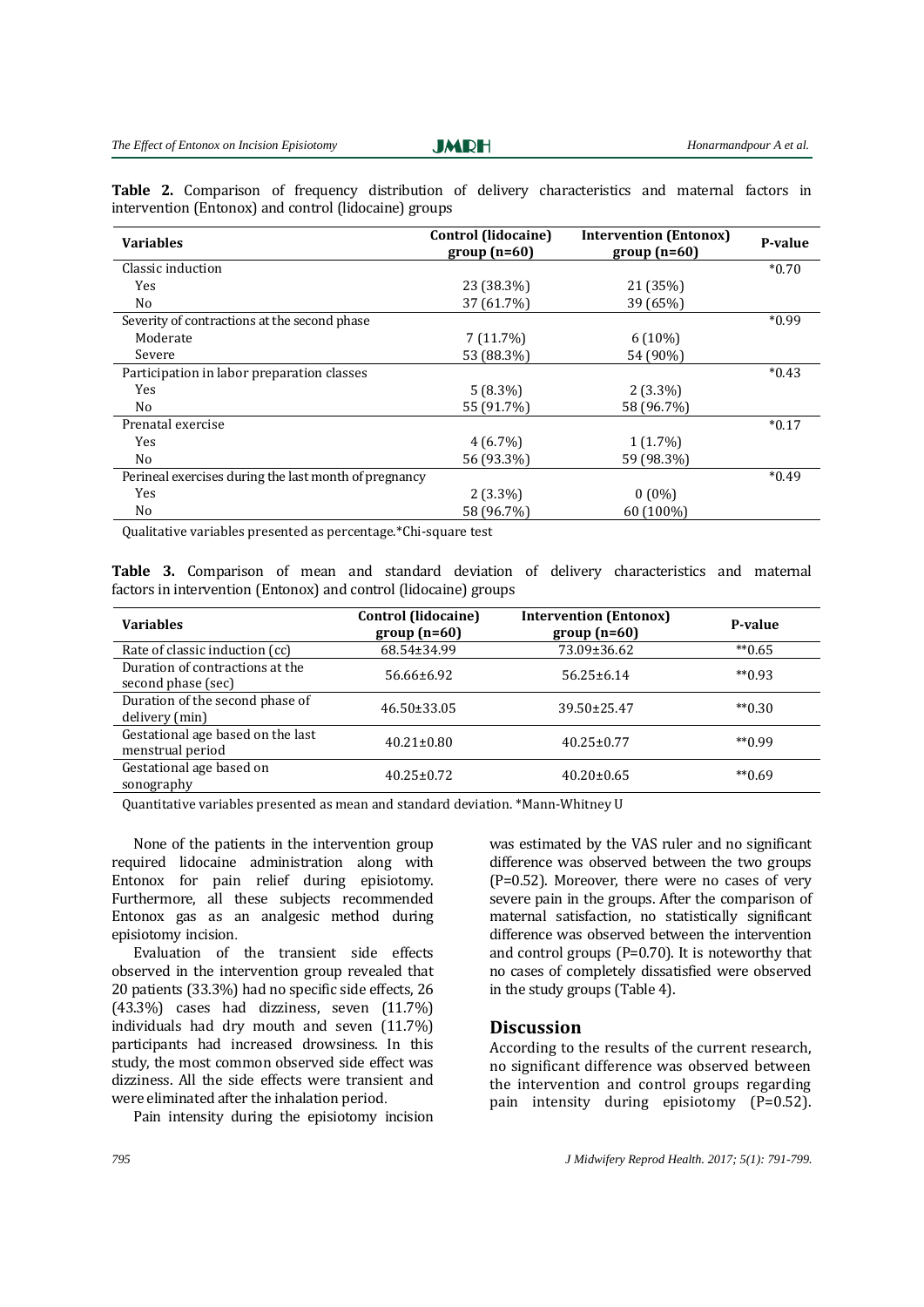**JMRH** 

Therefore, Entonox, which is a non-injection method, can be used as an alternative to

lidocaine, which is the standard method of pain

**Table 4.** Frequency distribution and comparison of pain intensity and satisfaction with the method of pain relief during episiotomy in intervention (Entonox) and control (lidocaine) groups

| <b>Variables</b>                  | Control (lidocaine)<br>$group(n=60)$ | <b>Intervention (Entonox)</b><br>$group(n=60)$ | P-value |
|-----------------------------------|--------------------------------------|------------------------------------------------|---------|
| Pain intensity during episiotomy  |                                      |                                                | $*0.52$ |
| Mild                              | 44 (73.3%)                           | 48 (80%)                                       |         |
| Moderate                          | 15 (25%)                             | 10 (16.7%)                                     |         |
| Severe                            | $1(1.7\%)$                           | $2(3.3\%)$                                     |         |
| Satisfaction with the pain relief |                                      |                                                | $*0.70$ |
| method during episiotomy          |                                      |                                                |         |
| Dissatisfied                      | $1(1.7\%)$                           | $0(0\%)$                                       |         |
| Satisfied                         | 21 (35%)                             | 19 (31.7%)                                     |         |
| Completely satisfied              | 38 (63.3%)                           | 41 (63.3%)                                     |         |

Qualitative variables presented as percentage.\*Chi-square test

relief during episiotomy. On this note, a study by Meskine et al. (2011) was conducted to evaluate the analgesic effect of a mixture of oxygen and nitrous oxide (immuno) inhaled during biopsy during percutaneous biopsy of the liverin patients with liver lesions. According to the results, a reduction was observed in pain level of the group receiving immuno, compared to the placebo group. Moreover, the number of patients who were willing to receive additional liver biopsy in this condition was higher in the immuno group, compared to the placebo group. There was a significant relief of pain in patients treated with immuno, compared to those administered with placebo (12), which is consistent with our findings.

In a study by Navarro et al. (2003), it was concluded that a mixture of sevoflurane with Entonox gas is more effective, compared to the use of thiopental-fentanyl for anesthesia in small surgeries of women. In addition, this study focused on the reduction of pain score using Entonox (34). In another study by Young et al. (2012), pain intensity significantly reduced in the group receiving Entonox, compared to the oxygen group in the diagnostic and therapeutic procedures for urology outpatients (35). Manikandan et al. (2003) suggested no significant difference between the lidocaine and Entonox groups regarding the score of pain during prostate biopsy (36).

Results obtained by Sullivan et al. (2007) were indicative of a significant decrease in verbal scores of pain and VAS during cystoscopy in the Entonox group (26). On this theme, Mazdak (2007) marked a significant reduction in the pethidine and Entonox groups in terms of pain in patients undergoing the removal of stones through extracorporeal shock wave lithotripsy (Eswl). According to the results of the mentioned study, no significant difference was found between intravenous pethidine and Entonox groups regarding pain reduction (37). Although in all the mentioned studies Entonox was used for purposes other than incision to relieve pain, their results regarding its analgesic effects were in line with those of the present study.

In a study by Mahshidfar et al. (2009), Entonox gas was not suitable to relieve the pain of a dislocated shoulder, which is inconsistent with our findings (21). Findings of the mentioned research were indicative of higher pain reduction, greater patient satisfaction and shorter duration of surgery in the group receiving midazolam and fentanyl; however, length of recovery was shorter in the Entonox group. This discrepancy could be due to no limitations in age and gender, differences in how to use Entonox and the initiation time of Entonox use.

Bruce et al. (2006), conducted a study to evaluate the effect of independent use of morphine or Entonox as an analgesic to relieve pain. According to the results, independent use of the mentioned compounds had no significant impact on children with chest drain undergoing a surgery (38). Moreover, in a study by [YauKan](http://humrep.oxfordjournals.org/search?author1=Anita+Sik+Yau+Kan&sortspec=date&submit=Submit)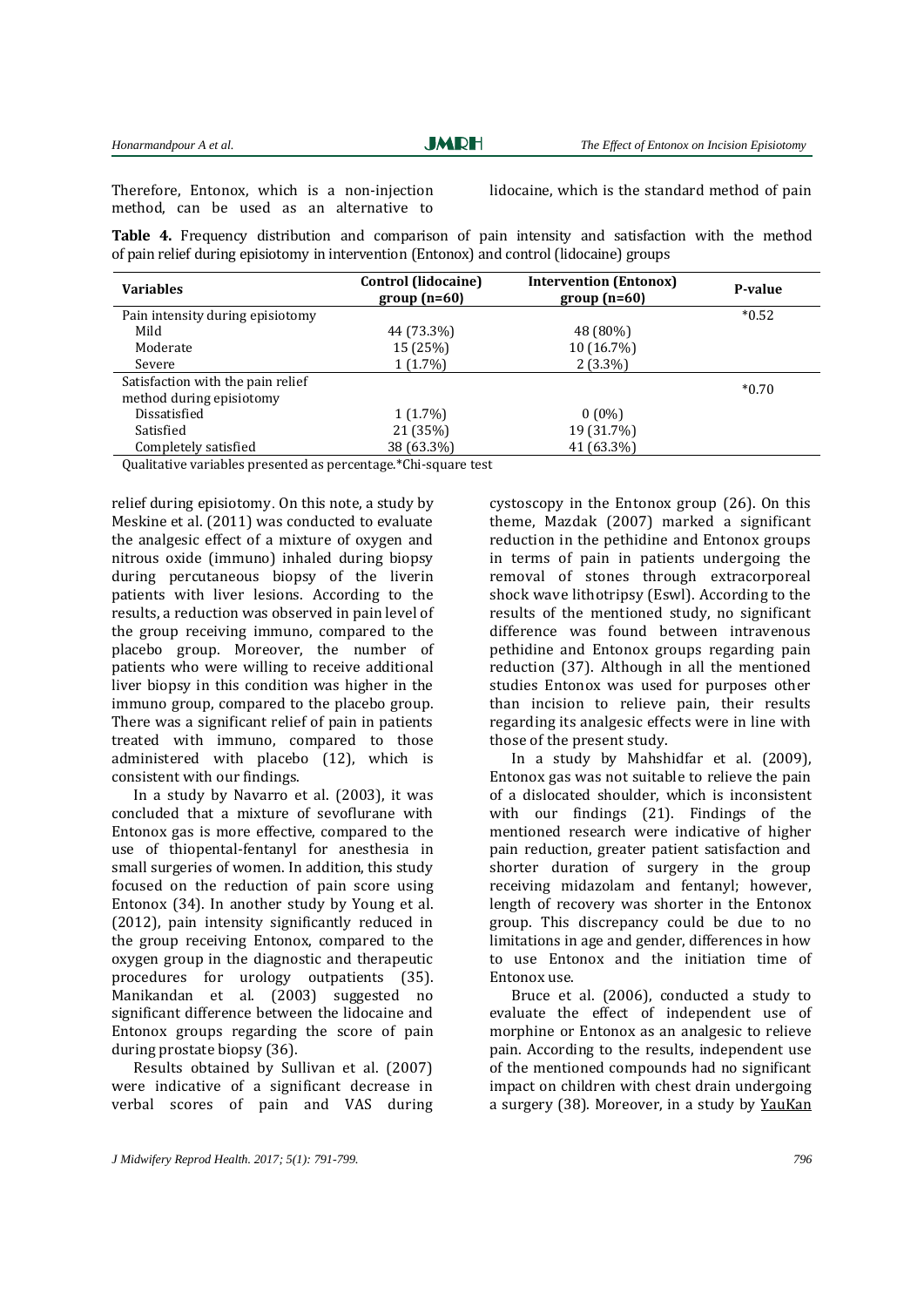(2006), no significant difference was observed between inhaled Entonox gas and oxygen to relief pain during abortion suction evacuation at the first trimester. According to the results, Entonox had no significant effect as an analgesic method during abortion suction evacuation at the first trimester. This inconsistency between the results could be due to the differences in age, gestational age and route of administration of Entonox gas (39). In the mentioned study, subjects inhaled Entonox gas simultaneous with the onset of pain, whereas Entonox gas inhalation started two minutes prior to the start of episiotomy in the present study. In another study by Sewell (2014), Entonox is recommended as a pain relief method used in all women referred for intrauterine device insertion (40).

In the present study, satisfaction with the used pain relief methods during episiotomy was not significantly different between the two groups. Berlit performed a study in Germany (2013) and suggested no significant difference between Entonox and lidocaine groups in terms of satisfaction with genital laceration repair (2), which is consistent with the results of the present study. However, it is worth mentioning that the technique was used in the study by Berlit to repair genital laceration.

Results obtained by [YauKan](http://humrep.oxfordjournals.org/search?author1=Anita+Sik+Yau+Kan&sortspec=date&submit=Submit) (2006) revealed no significant difference between the Entonox and oxygen inhalation groups regarding patient satisfaction with pain relief during abortion suction evacuation at the first trimester (39). This consistency between the two groups could be due to the ineffectiveness of Entonox as an analgesic during abortion suction evacuation at the first trimester.

In a study by Salehian et al. (2009), it was demonstrated that the highest percentage (66%) of satisfaction with delivery was related to the Entonox group. On the other hand, 42% of the subjects in the control group were dissatisfied with their childbirth, which revealed a significant difference between the two groups (29). Higher satisfaction in the Entonox group could be due to the analgesic effects of Entonox on pain during delivery. In the present study, it seems that no significant difference was observed between the intervention and control groups in terms of the rate of satisfaction with pain relief method, which is directly correlated with labor pain reduction by this method. The most frequent side effect observed in our study was dizziness, and all side effects were transient and eliminated after the cessation of inhalation.

One of the major drawbacks of this study was differences in the pain threshold of patients (i.e., differences in the expression of pain and its impact on the outcome of the evaluation). In addition, responses to pain intensity and answers of all research units, which have been assumed as correct answer and could not be controlled by the researcher, could play a role in this regard. In addition, all stages of the study, including sampling, initial assessments, training the proper method of Entonox inhaling, correct method of placing the Entonox mask, delivery and episiotomy, were performed in the presence and by the researcher that added to the accuracy of the study. However, the only exception was the measuring of pain intensity by VAS and client satisfaction with pain relief method during episiotomy, which was conducted by a midwife as the co-researcher.

#### **Conclusion**

According to the results of the present study, lidocaine injection, which is currently used as a pain relief method during episiotomy, is painful. In addition, accidental intravascular injection of this compound could be associated with serious complications. Meanwhile, Entonox gas is a noninvasive mechanism with transient side effects. This substance is easy to use with fast and analgesic effects and could be used to relieve pain during episiotomy. Therefore, it is suggested that Entonox be used as an alternative to lidocaine to relive pain during episiotomy.

#### **Acknowledgements**

This study is extracted from a master's thesis in midwifery with the code of (RHTRC-9408), funded by the research deputy of Ahvaz University of Medical Sciences. Hereby, we extend our gratitude to the maternity staff of Shushtar AlHadi Hospital and all the participants for their cooperation in this study.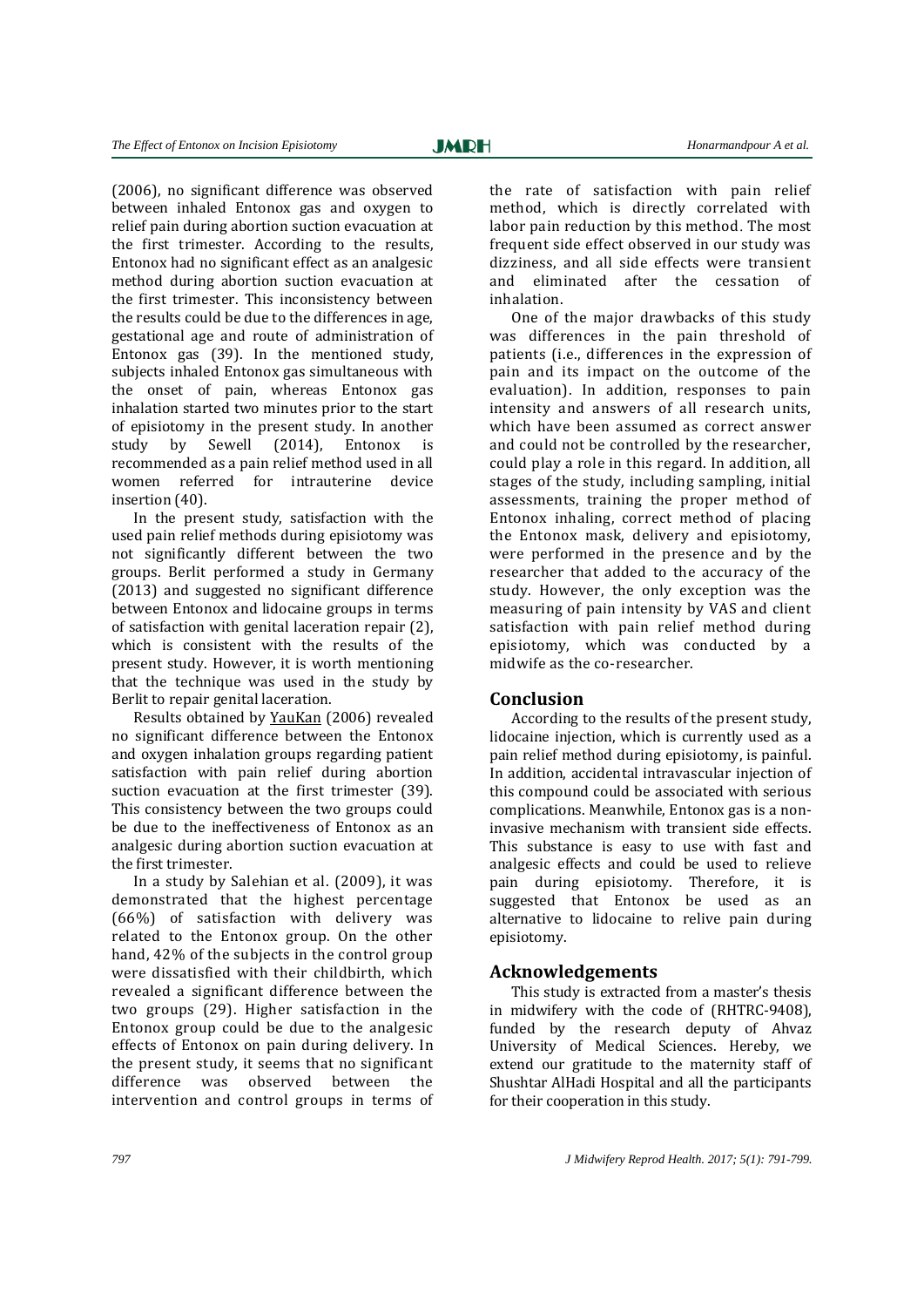#### **Conflicts of Interest**

Authors declared no conflicts of interest.

#### **References**

- 1. Robinson JN, [Lockwood CJ, Barss VA.](http://www.uptodate.com/contents/approach-to-episiotomy/contributors) Approach to episiotomy. UpToDate. Available at: URL: www.Up to Date; 2013.
- 2. Berlit S, Tuschy B, Brade J, Mayer J, Kehl S, Sutterlin M. Effectiveness of nitrous oxide for postpartum perineal repair: a randomized controlled trial. European Journal of Obstetrics & Gynecology and Reproductive Biology. 2013; 170(2):329–332.
- 3. Aradmehr M, Azhari S, Shakeri MT. Study of factors associated with postoperative pain following episiotomy in primiparous women at Mashhad Omalbanin hospital in 2012. Journal of Midwifery and Reproductive Health. 2015; 3(1):305-314.
- 4. Shojae KK, Dawati A, Zayeri F. Frequency and side effect of episiotomy in primiparous women: a three- month longitudinal survey. Qom University of Medical Sciences Journal. 2009; 3(2):47-50 (Persian).
- 5. Lam KW, Wong HS, Pun TC. The practice of episiotomy in public hospitals in Hong Kong. Hong Kong Medical Journal. 2006; 12(2):94-98.
- 6. Abushaikha L, Oweis A. Labour pain experience and intensity: a Jordanian perspective. International Journal of Nursing Practice. 2005; 11(1):33-38.
- 7. Franchi M, Cromi A, Scarper S, Gaudino F, SiestoG, Ghezz F. Comparison between lidocaine-prilocaine creams (EMLA) and mepivacaine infiltration for pain relief during perineal repair after childbirth: a randomized trial. American Journal of Obstetrics and Gynecology. 2009; 201(2):186-e1.
- 8. Cunningham FG, Leveno KJ, Bloom SL, Hauth JC, Rouse DJ, Spong YC, et al. Williams Obstetrics. 24th ed. New York, NY: McGraw-Hill; 2014. P. 605-607.
- 9. Mohammad JR, Barati M, Torabzadeh BVA, Torabzadeh BAA. The effect of Entonox gas inhalation on the duration of active phase of labor and outcome of delivery. Jundishapur Scientific Medical Journal. 2013; 12(1):13-19.
- 10. Rezayi H, Khodabande S, Mohammadalizadeh S. Entonox gas effect on labor-related variables referring to Imam Ali (AS) in Zarand. Iranian Journal of Nursing and Midwifery Research. 2006; 6(1):15-22.
- 11. Maslekar S, Gardiner A, Hughes M, Culbert B, Duthie GS. Randomized clinical trial of entonox® versus midazolam–fentanyl sedation for colonoscopy. British Journal of Surgery. 2009; 96(4):361–368.
- 12. Meskine N, Vullierme MP, Zappa M, Assignies G, Sibert A, Vilgrain V. Evaluation of analgesic effect of equimolar mixture of oxygen and nitrous oxide inhalation during percutaneous biopsy of focal liver

lesions. Academic Radiology. 2011; 18(7):816–821.

- 13. Gleeson AP, Graham CA, Meyer AM. Intra-articular lignocaine versus Entonox for reduction of acute anterior shoulder dislocation. Injury. 1999; 30(6):403–405.
- 14. [Rosen MA.](http://www.ncbi.nlm.nih.gov/pubmed/?term=Rosen%20MA%5BAuthor%5D&cauthor=true&cauthor_uid=12011877) Nitrous oxide for relief of labor pain: a systematic review. American Journal of Obstetrics and Gynecology. 2002; 186(5):110-126.
- 15. [Harding TA,](http://www.ncbi.nlm.nih.gov/pubmed/?term=Harding%20TA%5BAuthor%5D&cauthor=true&cauthor_uid=10863911) [Gibson JA.](http://www.ncbi.nlm.nih.gov/pubmed/?term=Gibson%20JA%5BAuthor%5D&cauthor=true&cauthor_uid=10863911) The use of inhaled nitrous oxide for flexible sigmoidoscopy: a placebocontrolled trial[. Endoscopy.](http://www.ncbi.nlm.nih.gov/pubmed/10863911) 2000; 32(6):457-460.
- 16. [Cleary AG,](http://www.ncbi.nlm.nih.gov/pubmed/?term=Cleary%20AG%5BAuthor%5D&cauthor=true&cauthor_uid=12023171) [Ramanan AV,](http://www.ncbi.nlm.nih.gov/pubmed/?term=Ramanan%20AV%5BAuthor%5D&cauthor=true&cauthor_uid=12023171) [Baildam E,](http://www.ncbi.nlm.nih.gov/pubmed/?term=Baildam%20E%5BAuthor%5D&cauthor=true&cauthor_uid=12023171) [Birch A,](http://www.ncbi.nlm.nih.gov/pubmed/?term=Birch%20A%5BAuthor%5D&cauthor=true&cauthor_uid=12023171) [Sills](http://www.ncbi.nlm.nih.gov/pubmed/?term=Sills%20JA%5BAuthor%5D&cauthor=true&cauthor_uid=12023171)  [JA,](http://www.ncbi.nlm.nih.gov/pubmed/?term=Sills%20JA%5BAuthor%5D&cauthor=true&cauthor_uid=12023171) [Davidson JE.](http://www.ncbi.nlm.nih.gov/pubmed/?term=Davidson%20JE%5BAuthor%5D&cauthor=true&cauthor_uid=12023171) Nitrous oxide analgesia during intra-articular injection for juvenile idiopathic arthritis. Archives of Disease in Childhood. 2002; 86(6):416-418.
- 17. [Cook HL,](http://www.ncbi.nlm.nih.gov/pubmed/?term=Cook%20HL%5BAuthor%5D&cauthor=true&cauthor_uid=12234887) [Newsom RS,](http://www.ncbi.nlm.nih.gov/pubmed/?term=Newsom%20RS%5BAuthor%5D&cauthor=true&cauthor_uid=12234887) [Mensah E,](http://www.ncbi.nlm.nih.gov/pubmed/?term=Mensah%20E%5BAuthor%5D&cauthor=true&cauthor_uid=12234887) [Saeed M,](http://www.ncbi.nlm.nih.gov/pubmed/?term=Saeed%20M%5BAuthor%5D&cauthor=true&cauthor_uid=12234887) [James D,](http://www.ncbi.nlm.nih.gov/pubmed/?term=James%20D%5BAuthor%5D&cauthor=true&cauthor_uid=12234887)  [Ffytche TJ.](http://www.ncbi.nlm.nih.gov/pubmed/?term=Ffytche%20TJ%5BAuthor%5D&cauthor=true&cauthor_uid=12234887) Entonox as an analgesic agent during panretinal photocoagulation. [British Journal of](http://www.ncbi.nlm.nih.gov/pubmed/?term=entonox++as+an+analgesic++agent++during++panretinal+photocogulation)  [Ophthalmology.](http://www.ncbi.nlm.nih.gov/pubmed/?term=entonox++as+an+analgesic++agent++during++panretinal+photocogulation) 2002; 86(10):1107-1108.
- 18. [Parlow JL,](http://www.ncbi.nlm.nih.gov/pubmed/?term=Parlow%20JL%5BAuthor%5D&cauthor=true&cauthor_uid=15690862) [Milne B,](http://www.ncbi.nlm.nih.gov/pubmed/?term=Milne%20B%5BAuthor%5D&cauthor=true&cauthor_uid=15690862) [Tod DA,](http://www.ncbi.nlm.nih.gov/pubmed/?term=Tod%20DA%5BAuthor%5D&cauthor=true&cauthor_uid=15690862) [Stewart GI,](http://www.ncbi.nlm.nih.gov/pubmed/?term=Stewart%20GI%5BAuthor%5D&cauthor=true&cauthor_uid=15690862) [Griffiths](http://www.ncbi.nlm.nih.gov/pubmed/?term=Griffiths%20JM%5BAuthor%5D&cauthor=true&cauthor_uid=15690862)  [JM,](http://www.ncbi.nlm.nih.gov/pubmed/?term=Griffiths%20JM%5BAuthor%5D&cauthor=true&cauthor_uid=15690862) [Dudgeon DJ.](http://www.ncbi.nlm.nih.gov/pubmed/?term=Dudgeon%20DJ%5BAuthor%5D&cauthor=true&cauthor_uid=15690862) Self-administered nitrous oxide for the management of incident pain in terminally ill patients a blinded case series. [Palliative](http://www.ncbi.nlm.nih.gov/pubmed/?term=self+administration++nitruos+oxide+for+the+management+of+incident++pain++in+terminaly+ill+pations)  [Medicine.](http://www.ncbi.nlm.nih.gov/pubmed/?term=self+administration++nitruos+oxide+for+the+management+of+incident++pain++in+terminaly+ill+pations) 2005; 19(1):3-8.
- 19. [Gerhardt RT,](http://www.ncbi.nlm.nih.gov/pubmed/?term=Gerhardt%20RT%5BAuthor%5D&cauthor=true&cauthor_uid=11593469) [King KM,](http://www.ncbi.nlm.nih.gov/pubmed/?term=King%20KM%5BAuthor%5D&cauthor=true&cauthor_uid=11593469) [Wiegert RS.](http://www.ncbi.nlm.nih.gov/pubmed/?term=Wiegert%20RS%5BAuthor%5D&cauthor=true&cauthor_uid=11593469) Inhaled nitrous oxide versus placebo as an analgesic and anxiolytic adjunct to peripheral intravenous cannulation. [The American Journal of Emergency](http://www.ncbi.nlm.nih.gov/pubmed/?term=inhaled+nitrous+oxide+versus+placebo+as+an+analgesic+and+anxiolytic+adjunct+to+peripheral+intravenous+cannulation)  [Medicine.](http://www.ncbi.nlm.nih.gov/pubmed/?term=inhaled+nitrous+oxide+versus+placebo+as+an+analgesic+and+anxiolytic+adjunct+to+peripheral+intravenous+cannulation) 2001; 19(6):492-494.
- 20. [Masood J,](http://www.ncbi.nlm.nih.gov/pubmed/?term=Masood%20J%5BAuthor%5D&cauthor=true&cauthor_uid=12050503) [Shah N,](http://www.ncbi.nlm.nih.gov/pubmed/?term=Shah%20N%5BAuthor%5D&cauthor=true&cauthor_uid=12050503) [Lane T,](http://www.ncbi.nlm.nih.gov/pubmed/?term=Lane%20T%5BAuthor%5D&cauthor=true&cauthor_uid=12050503) [Andrews H,](http://www.ncbi.nlm.nih.gov/pubmed/?term=Andrews%20H%5BAuthor%5D&cauthor=true&cauthor_uid=12050503) [Simpson P,](http://www.ncbi.nlm.nih.gov/pubmed/?term=Simpson%20P%5BAuthor%5D&cauthor=true&cauthor_uid=12050503)  [Barua JM.](http://www.ncbi.nlm.nih.gov/pubmed/?term=Barua%20JM%5BAuthor%5D&cauthor=true&cauthor_uid=12050503) Nitrous oxide (Entonox) inhalation and tolerance of transrectal ultrasound guided prostate biopsy a double-blind randomized controlled stud[y.](http://www.ncbi.nlm.nih.gov/pubmed/12050503) [The Journal of urology.](http://www.ncbi.nlm.nih.gov/pubmed/12050503) 2002; 168(1):116-120.
- 21. [Mahshidfar](http://www.ncbi.nlm.nih.gov/pubmed/?term=Mahshidfar%20B%5Bauth%5D) B[, Asgari-Darian](http://www.ncbi.nlm.nih.gov/pubmed/?term=Asgari-Darian%20A%5Bauth%5D) A[, Ghafouri](http://www.ncbi.nlm.nih.gov/pubmed/?term=Ghafouri%20HB%5Bauth%5D) HB[, Ersoy](http://www.ncbi.nlm.nih.gov/pubmed/?term=Ersoy%20G%5Bauth%5D) G[, Yasinzadeh](http://www.ncbi.nlm.nih.gov/pubmed/?term=Yasinzadeh%20MR%5Bauth%5D) MR. Reduction of anterior shoulder dislocation in emergency department; Is entonox® effective? Bioimpacts. 2011; 1(4):237–240.
- 22. [Becker](http://www.ncbi.nlm.nih.gov/pubmed/?term=Becker%20DE%5Bauth%5D) DE, [Rosenberg](http://www.ncbi.nlm.nih.gov/pubmed/?term=Rosenberg%20M%5Bauth%5D) M. [Nitrous oxide and the](http://www.ncbi.nlm.nih.gov/pmc/articles/PMC2614651/)  [inhalation anesthetics.](http://www.ncbi.nlm.nih.gov/pmc/articles/PMC2614651/) Anesthesia Progress. 2008; 55(4):124–131.
- 23. Rosen MA. Relief of labor pain. Journal of University of California. 2003; 186(5):110.
- 24. Emmanouil DE, Quock RM. Advances in understanding the actions of nitrous oxide. Anesthesia Progress. 2007; 54(1):9-18.
- 25. Sullivan Í, Benger J. Nitrous oxide in emergency medicine. Emergency Medicine Journal. 2003; 20(3):214–217.
- 26. Yazdi Moghadam H, Rahnemai Rahsepar F, Haider A. Studying the effect of Entonox gas on the APGAR of the neonates. Journal of Rafsanjan University Medical Sciences. 2011; 10(3):165-174 (Persian).
- 27. Emmanouil DE, Quock RM. Advances in understanding the actions of nitrous oxide. Anesthesia Progress. 2007; 54(1):9-18.

*J Midwifery Reprod Health. 2017; 5(1): 791-799. 798*